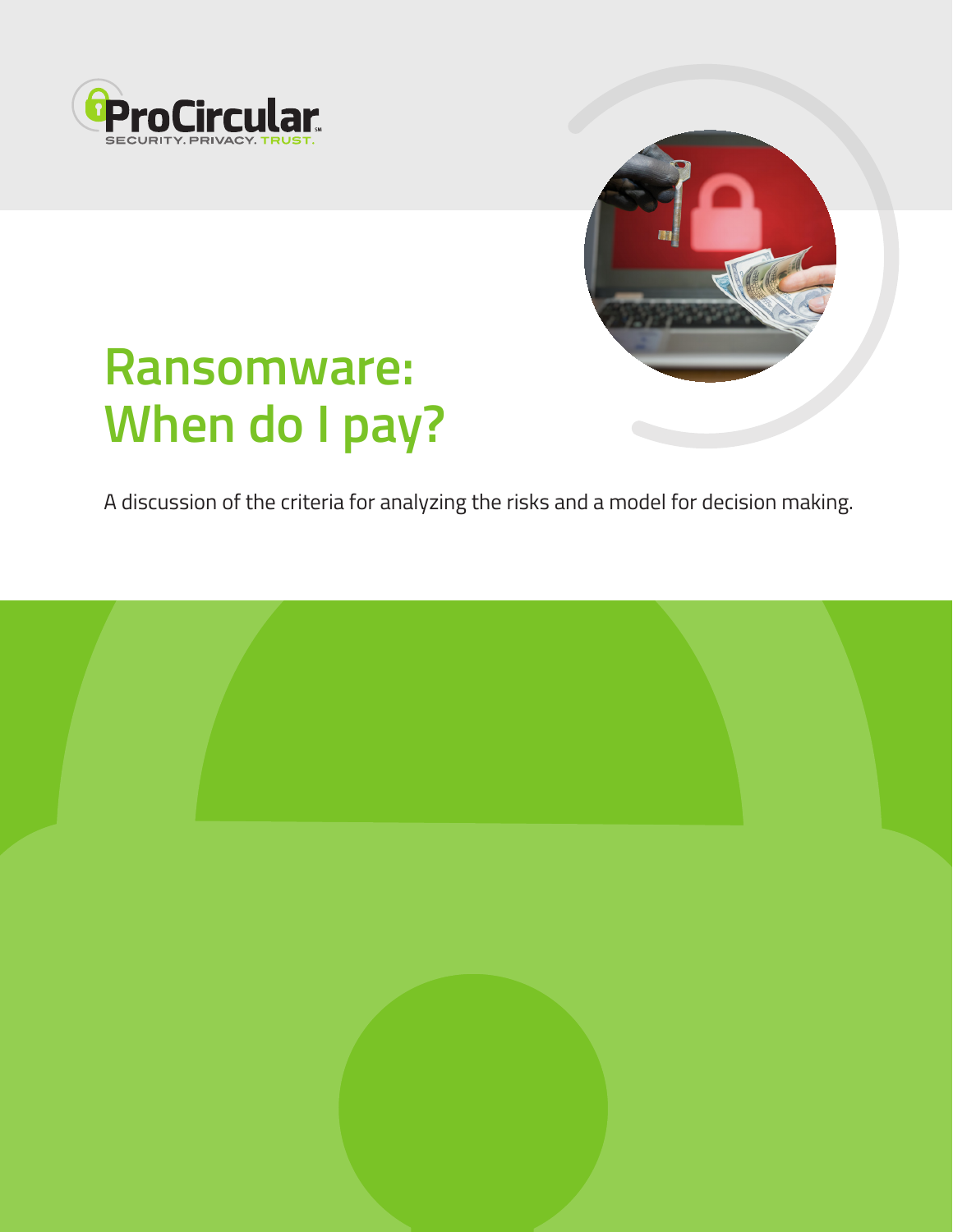# **Plain and simple, data ransoming is on the rise.**

Most of us never consider the possibility that we may become victims of a ransom scenario in our lifetimes. Cyber attacks are a relatively new threat that is evolving rapidly. As this growth continues, more and more parties find themselves at the receiving end of a ransom message. Their organizational or personal data is held hostage while a clock ticks down to fuel their anxiety.

Traditionally, negotiation with any hostage-taker has been considered a dead loss. Common wisdom suggests it will only embolden bad actors and increase the number of incidents. There is a natural tendency to extend this philosophy to data ransoming as well; but with the increasing number of threats and the *extraordinary* cost of downtime in an online world, we can no longer afford to take this hardline stance.

Contrary to our predisposed reaction, paying out against ransomware must be considered alongside the other options available amid a data breach incident.

Like any other business decision, the issue of *whether* to pay is a risk calculus with several variables to inform your approach. In addition to the fiscal implications, there is also an important ethical argument to consider. Nonetheless, reviewing *all* available options should be a part of any risk-related decision.

This document may not answer the "Should I pay?" question for your specific organization or scenario, but it provides guidelines that allow you to assess your relative risk and choose more wisely.





2451 Oakdale Blvd. Coralville, IA 52241 www.procircular.com | solutions@procircular.com



PAGE 2 of 9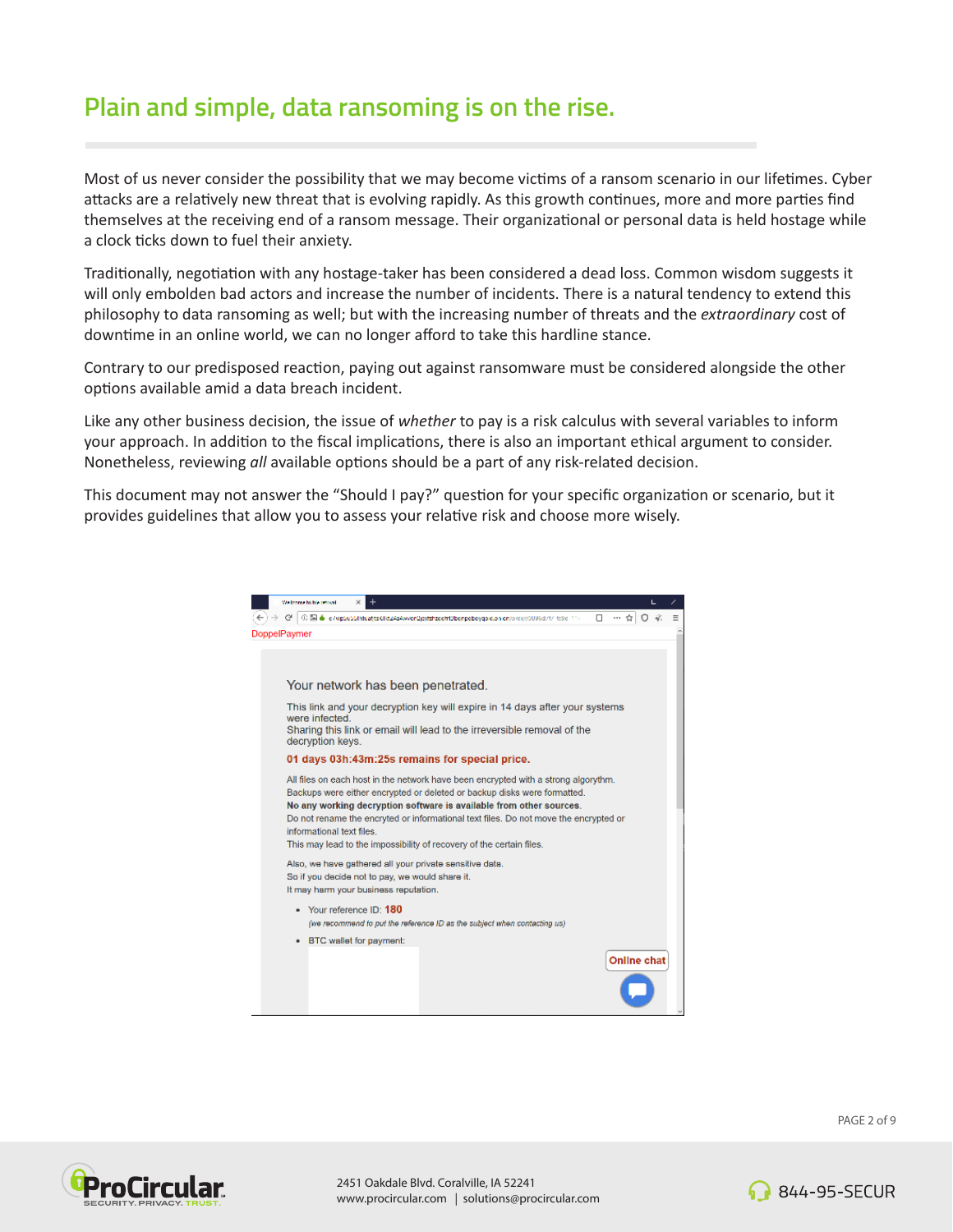## **History & Today**

"Do NOT negotiate with terrorists."

We have heard this mantra from politicians and law enforcement for decades, seen it depicted in pop media, and generally accept it as truth.

This logic developed in an era where international terrorism was extraordinarily risky to both the terrorist and the target. Hijacking an airliner required significant investment in planning, training, and coordination on the part of the terrorist. The impact on the target and resulting outrage was even greater (Baum, 2016).

In the modern world of cybersecurity and asymmetric threats, however, these rules may no longer apply.

Unlike the hostage scenarios that spawned this logic, a lone hacker in a bedroom in Ukraine can upend the online business of *millions* of people transacting *billions* of dollars. An internet connection, a laptop, a copy of the most recent freeware phishing tools, and an afternoon are the only investments necessary to cause devastation. It can be argued that never in human history has a single person had such capacity to dramatically disrupt the lives of so many others with relatively *minimal personal risk*.

As a result of increased accessibility and reduced risk, the number of attacks of this type is higher than at any point in history. In just the first three quarters of 2019, there were roughly 7.2 billion malware attacks and 151.9 million ransomware attacks (Sonicwall, Inc., 2019).

Ransomware attacks are typically carried out using a Trojan, a malicious file disguised as a legitimate one, that the user is tricked into downloading or opening when it arrives as an email attachment. Once opened, the infected computer encrypts its own files then hunts for other systems on the network to do the same. Modern versions of these malware include software crafted by the NSA and are highly virulent once inside a private network (SentinelOne, Inc., 2019).

Harmful tools like these are freely available on the dark web and, therefore, they are a constant threat and ongoing problem. They enable hackers of various stripes to hold people and organizations hostage with little effort.

### **Consider the Variables**

In a data ransom scenario, there is much to consider when evaluating potential options. Applying a gametheoretical model can be an excellent way to expose the relevant variables and make a rational decision. In "A Game-theoretical model of Ransomware," Nicholas Caporusso lays out a prescient list of primary variables to consider (Caporusso N., 2019):

Financial**:**

- • The *actual* value of the data encrypted
- The cost of downtime/opportunity cost to victim
- The ransom amount requested

#### Operational:

- The victim's ability to pay the ransom
- The victim's ability to restore the affected data

#### Situational:

• The trust level in the attacker



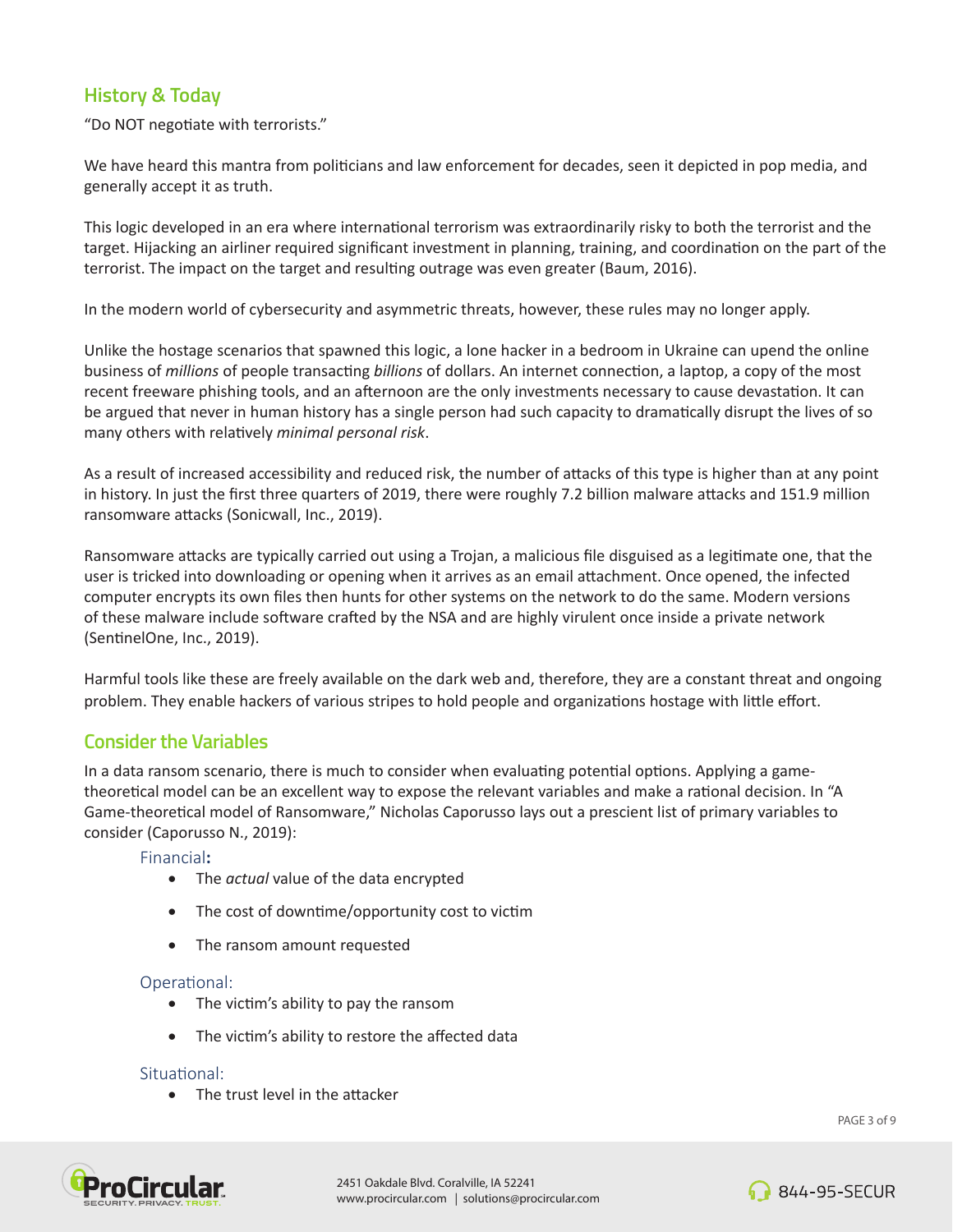- The credibility of the threat posed by the attacker
- The reputational risk of paying the ransom
- • Your principles and ethics

#### **Financial Considerations:**

#### The cost of a breach

As in any Business Continuity or Disaster Recovery scenario, it makes sense to evaluate the relative cost of downtime. There are a host of costs to consider in your estimation and many detailed articles have been written on the subject. Among them, you should assess:

#### The actual value of the data encrypted

While having your data encrypted can be a traumatic event, it is advantageous to keep a cool head and look at the information that was *actually* affected. If the infiltration was limited to a few workstations that can be easily reimaged with no financial or critical operational data stolen, it is less attractive to pay even a modest ransom.

#### The cost of downtime/opportunity cost to victim

Considering the cost of operational downtime should be a part of any standard business-continuity planning process. In lieu of that level of formality, consider how much it costs to have affected employees unable to work, the impact of not being able to ship or deliver your products and services, or the inability to collect or receive payment. Summing those approximate values can be an easy, offhand way to determine the net cost per hour of the affected systems.

One of the largest costs associated with ransomware or any sort of cybersecurity incident is the *opportunity* cost. The analysis of which often requires an all-hands-on-deck approach and the destruction of which can last several weeks or even years. Keep in mind, for every moment your team spends thinking about the threat's impact, they are *not* executing on the plans previously made for growth or improvement.

In most organizations, everyone will want to participate in the "save the day" efforts, disrupting their productivity and negatively impacting planned goals and growth. While not easily calculated, opportunity cost must be considered on a timeline. Look one month ahead, have you failed to meet proposed improvements or deadlines because resources were reallocated to recovery efforts? What would be the cost of that impact across multiple departments?

#### The ransom amount requested

The amount of the ransom requested is another important variable. While a ransom of \$1,000 is considered fairly standard in the consumer realm, ransom amounts in the corporate world can be hundreds of thousands, if not millions of dollars (Masarah Paquet-Clouston, 2019).

Comparing the ransom amount to the costs incurred from non-payment is a critical part of this risk calculation. For example, the city of Atlanta was originally asked to pay \$52,000 on the Sunday *preceding* the week that was covered so heavily by the media. Once the media became involved, so did the FBI. The story dominated the national stage and the hacker would not have taken *any* amount of money to release the data.

This modest payment of \$52,000 could have saved Atlanta tens or hundreds of millions of dollars in recovery costs, excluding the cost of the municipal downtime and the impact to millions of affected taxpayers.

PAGE 4 of 9



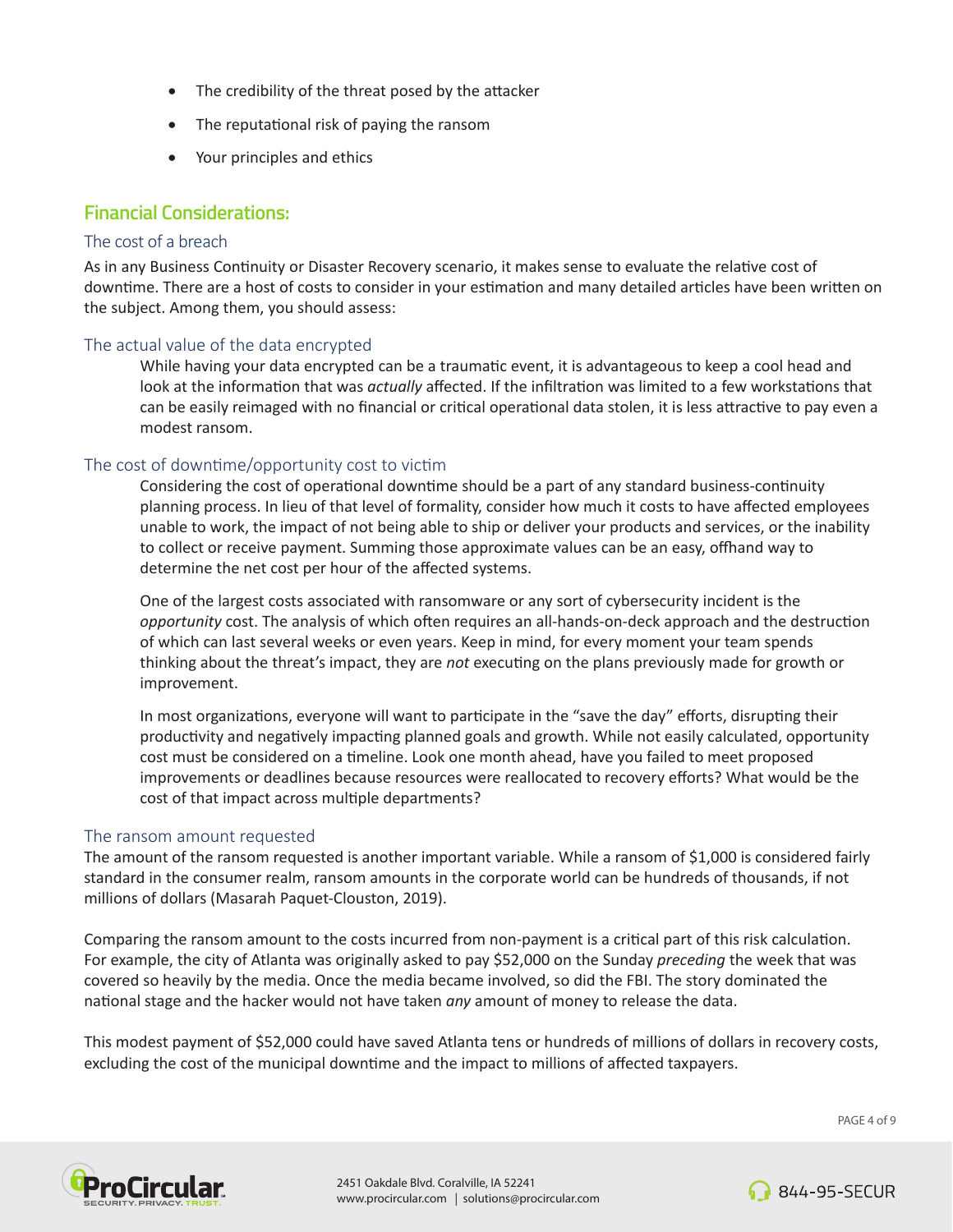## **Operational Considerations:**

#### The victim's ability to pay the ransom

Another factor to consider is the victim's ability to actually pay the ransom.

Threat actors are not handing off briefcases of cash in underground locations, they use a digital currency that is extremely difficult to trace, usually Bitcoin. For the novice user, purchasing Bitcoin and transferring payment to another account can be a daunting effort. It can take multiple days to get the right amount of money into the right places. This process can often exceed the hacker's set time limit. The more professional threat actors will honor this time limit and simply leave your data permanently encrypted.

To be proactive, determine whether or not paying ransomware may be a viable option in the future, then establish a cryptocurrency account *before you need it*. ProCircular recommends Paxful.com as an easy-touse Bitcoin account, with many different payment options available.

#### The victim's ability to restore the affected data

The condition of your data—and more importantly, your backups—is probably the most critical criteria in your decision-making process. If you have the capacity to restore data on affected systems, or simply reimage those impacted machines without business interruption, you are well ahead of the game and should probably never consider paying a ransom. Many organizations have invested thousands of dollars in their backup and disaster recovery programs. A credible ransomware attack is an example of when those investments will pay off.

If your backups have also been encrypted (or do not exist), your options are greatly reduced. ProCircular encounters situations where an organization's entire online footprint has been encrypted; they are simply unable to operate without the decryption keys. Solutions can be very limited, particularly for small businesses, due to the prevalence of ransomware. Threat actors know when they have you up against a wall, especially if they personally accessed your system and know the limited scope of your enterprise.

#### **Situational:**

#### The trust level in the attacker – Will they keep their word?

In any adversarial situation, it is important to understand your opponent. There are a variety of ways to accomplish this when dealing with ransomware. Although the number of people sending out ransomware is almost impossible to calculate, the more serious and professional ransomware criminals are relatively easy to identify.

#### Examine their transaction history

One of your first moves should be looking at past Bitcoin transactions from the address to which the attacker is asking you to transfer funds. As shown in the images below, the threat actor using Bitcoin account number 3PAcw8CxQsbg1KUafsA3cxvHGvVRFoeZfB has extensive history receiving Bitcoin payments in the last three months.





844-95-SECUR

PAGE 5 of 9

2451 Oakdale Blvd. Coralville, IA 52241 www.procircular.com | solutions@procircular.com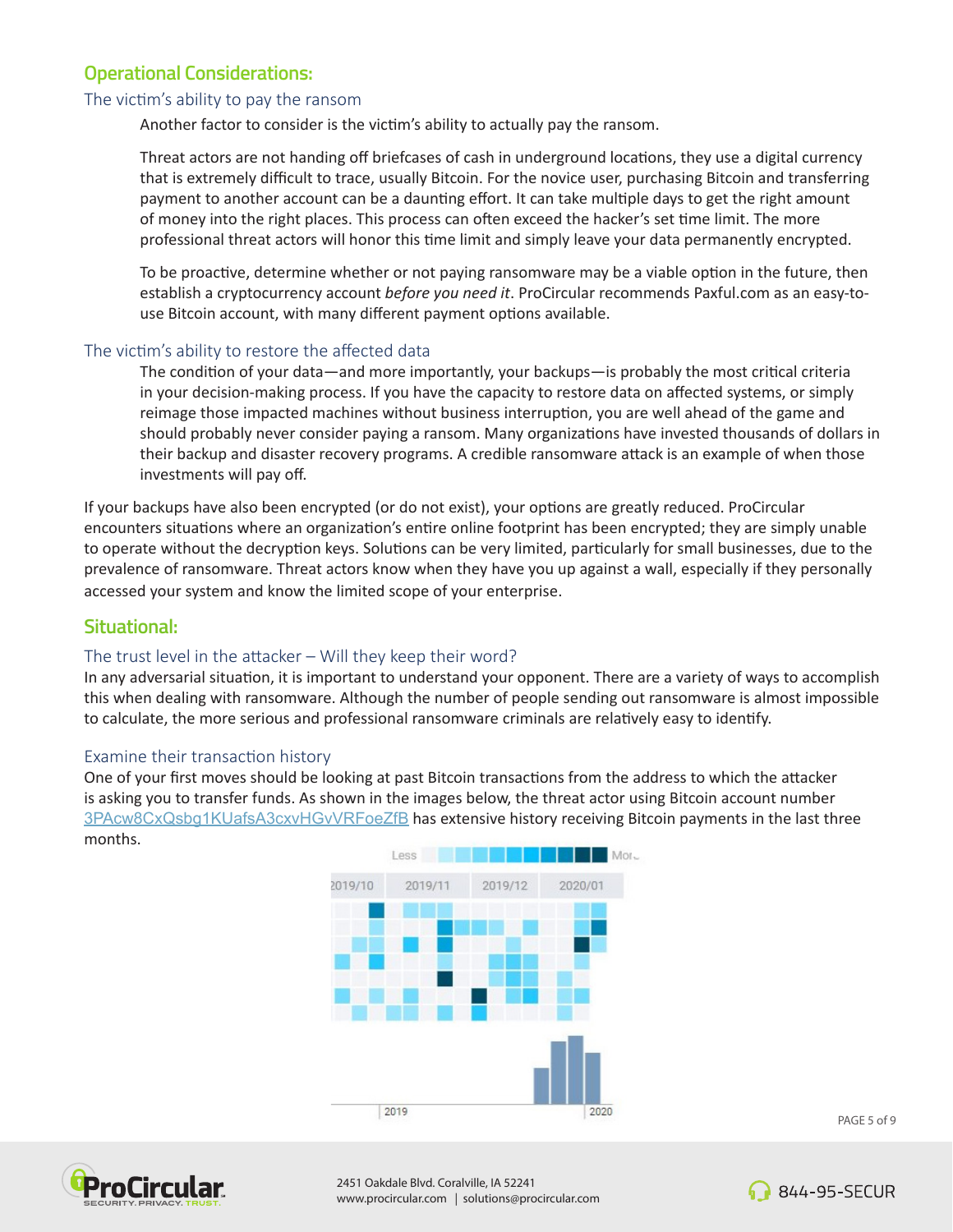

This attacker has received sixty-three payments since October 2019. Considering an exchange rate of \$8654.7 per bitcoin, they have received approximately \$220,000 in a matter of months. With further research, we were able to determine that the average Bitcoin payment for this account was roughly \$10,000. In this instance, the attacker asked for a Bitcoin payment of \$15,000, so we knew they were working within their usual range and not demanding a wildly different ransom.

Based on the frequency and consistency of these transactions, we judged this actor as a professional ransomware specialist, not some "fly-by-night" occasional hacker. This knowledge increases the likelihood that they will return the decryption keys upon payment. In an adverse aerial situation, it works to their advantage to have *you* believe that paying the ransom will lead to your desired outcome.

Additionally, compiling what you know about the hacker can be informative as well. Often these negotiations occur over chat or email. Keeping an eye on *when* they are responsive can reveal which time zone from which they are working. For example, if you are in the central time zone and the hacker is unresponsive after 4:00 pm but responsive again at 3:00 am, you can reasonably assume they are in an EU time zone.

Paying close attention to their style of writing can also be revealing. While the currency is typically discussed in dollars or bitcoin, simple things like the difference between "\$100" and "100\$" may reveal where they operate (Various, 2011). French-speaking countries and former colonies typically place the currency symbol after the amount. While this may not necessarily speak to the reliability of the hacker, it can help you know more about your opponent.

#### Examine the malware threat

You should also examine the nature of the malware itself. The dark web offers plentiful options for an individual to purchase the tools necessary to start a ransomware campaign. Fortunately, run-of-the-mill tools are easily detected by modern filters and endpoint protection. The more advanced applications, particularly those designed for a specific environment, are strong indicators of the complexity and capability of the attacker. Just like the ransomware transaction history, quality malware can indicate the attacker is more likely to deliver the keys once payment has been made.

#### The reputational risk of paying the ransom

It would be foolish not to consider the potential damage to an organization's brand in the face of a publicized breach.



PAGE 6 of 9

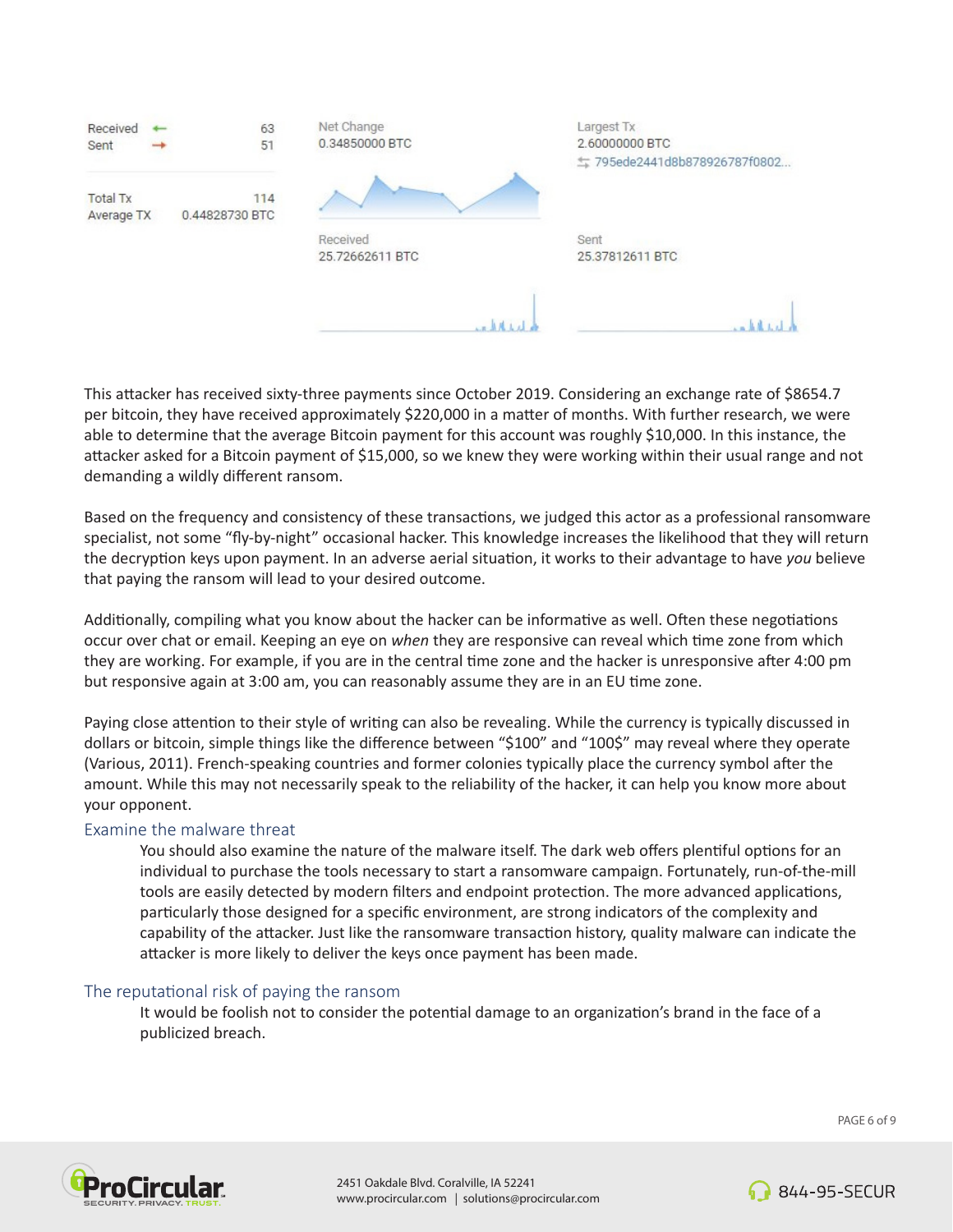This is significantly less relevant than it used to be, as more and more seemingly secure organizations have been hacked or held for ransom. That said, the impact on individual customers' perceptions of the organization can still be severe. Accounting firms go out of business, banks are inundated with phone calls, and the cost of notifications skyrockets for organizations that have deep relationships with clients based on implicit or explicit trust. Simply stated, the more important *trust* is to your organization, the *greater* the reputational risk from a ransomware outbreak.

Most professional ransomware organizations prefer to fly under the radar and may only brag about a victory in very small circles to avoid being arrested. They are primarily motivated by money, not bragging rights. Compared to the negative publicity of a large data breach or loss, it may be worth paying a ransom for that reason alone.

#### Your Principles and Ethics

No paper on ransomware would be complete without a discussion of the moral implications of paying off a hacker. These are just two examples of arguments for and against negotiation with terrorists (Benyamin, 2018).

#### *"Negotiating with terrorists undermines rule of law."*

Terrorists are criminals, period. The tactics utilized by terrorist organizations and organized crime families, particularly drug cartels, are basically interchangeable. Murder, extortion, kidnapping, drug trafficking, rape, and the innumerable other acts committed by terrorists are already codified by law as criminal acts. Touting some purported grievance as the reason for these crimes does not excuse them.

Societies ruled by law expect their governments to pursue justice. Just as we would not negotiate with John Gotti or El Chapo over the nature of their crimes, we should not negotiate with terrorists in response to theirs. There is a solid argument to be made that payment will only encourage future attacks. There is a chance that, even after paying the attacker, you may not receive the encryption keys, leaving you out in the cold. There is also a chance that the hacker will give you the keys but their established access within your network will lead to additional payment demands in the future.

There is also concern about what, and whom, your payment is inevitably funding. You need your data back so you pay the ransomware. Did you just inadvertently finance a coup d'état, organized crime, or Al Qaeda's next terrorist training camp?

With no sure way to know, the moral implications in this regard can be simply too great to overcome.

#### *"Negotiating with terrorists is preferable to the alternatives*."

Terrorists are nothing if not persistent. FARC guerillas made Columbia's jungles untraversable for three decades. Al Qaeda has been operating since (gulp) 1988 and they may be stronger than ever before; not to mention ISIS. The threat to public security is real, present, and potentially long-term. Governments must, therefore, weigh the cost of non-negotiation (such as indiscriminate bombings, the kidnapping and torture of innocents, or biological warfare) against potential gains of peace to be won through negotiation.

Non-negotiation can also eventually mean confrontation through violence. The only problem is that this kind of warfare is asymmetrical and generally more costly for governments than it is for terrorist groups. For instance, in 2011, it was estimated that America's "War on Terror" had cost \$1 trillion. In 2018, that number has risen to \$5.6 trillion. Thus, negotiations with terrorists may actually *benefit* national economic and security interests.

PAGE 7 of 9



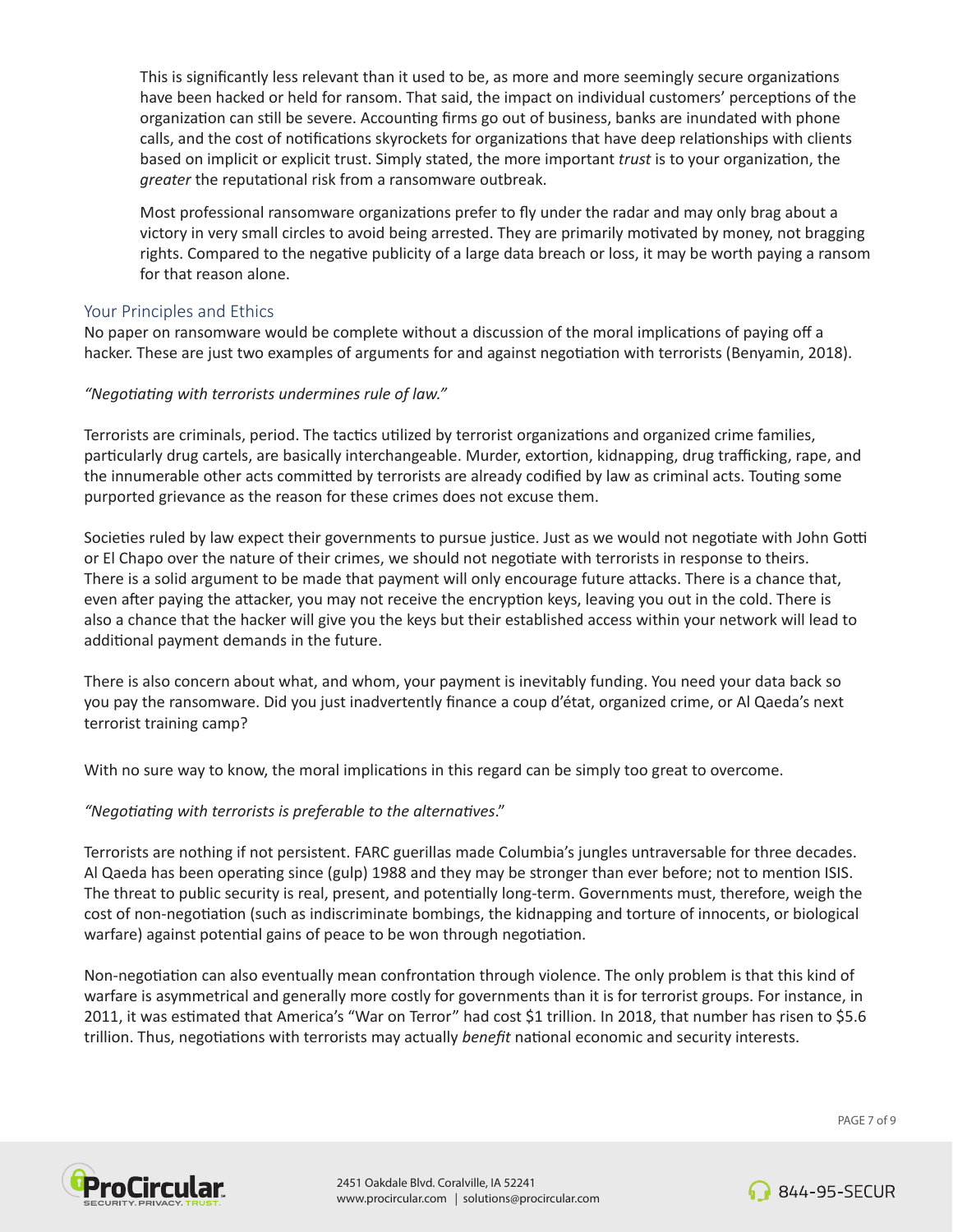In the realm of data ransoming, however, the stakes are considerably lower. After an objective analysis of the threat actor's tools and credibility, the benefit of negotiating and paying a ransom may significantly outweigh the cost and impact of accepting the breach as a total operational loss. Therefore, it is worth keeping it as an option in the right circumstances.

## **Applying Game Theory**

In this paper, we will not delve too deeply into the game theory behind the decision-making process. Instead, we use a preexisting model from a published work (Caporusso N., 2019).

We have taken a simple, weighted approach based on our own experience to develop a calculus that can inform your decision making.

|                                                                                | Weighting      |                |       |
|--------------------------------------------------------------------------------|----------------|----------------|-------|
| Criteria                                                                       | н              | M              |       |
| How valuable are these data to your operation?                                 | 5              | 3              |       |
| How high is the cost of the related downtime?                                  | 5              | 3              |       |
| How would you describle the amount being demanded?                             | $\overline{2}$ | 3              | 5     |
|                                                                                |                |                |       |
| How able are you to pay the ransom?                                            | 1              | 3              | 5     |
| How likely is it that you can restore from backup?                             | $-15$          | $-7.5$         | 5     |
|                                                                                |                |                |       |
| How likely is it that you'll get the decription key? (trust level in attacker) | 5              | 4              |       |
| How credible is the threat posed by the attacker?                              | 5              | ς              |       |
| What is the potential reputational damage?                                     | 4              | $\overline{2}$ |       |
|                                                                                |                |                |       |
| In princible, how comfortable are you paying a hacker?                         | 5              | 3              | $-10$ |

In this model, we have taken the criteria described above and built a system that weighs each metric by 3 different levels: high, medium, or low. A risk score is assessed for each of the criteria based on the state of the organization and the nature of the incident. For example, if the data that has been affected is highly valuable to your organization, ranked as a high, 5 points are added to the overall risk score. Conversely, if you are staunchly against paying a hacker in principle, there is a serious negative impact on that risk score that reduces the recommendation.

| <b>Risk Rating:</b>                                                        | LL | 49% |  |  |
|----------------------------------------------------------------------------|----|-----|--|--|
| The higher the number, the greater the rationale for paying the ransomware |    |     |  |  |

The result is a risk rating in which the higher the value, the greater the rationale for paying the ransom. While imperfect, ProCircular believes that this quantitative approach to risk analysis has never been applied to ransomware before.

## **Conclusion**

Like most decisions in life, resolving a ransomware attack is not a simple "yes" or "no" question. There are numerous financial, operational, and situational variables to take into account. Our opinion is that we should never rule out an option until we have had a chance to thoroughly consider them.

With a careful analysis of the risks and a little bit of soul searching, you will make more informed decisions and find the solution that best fits your organization's needs and specific threat scenario.